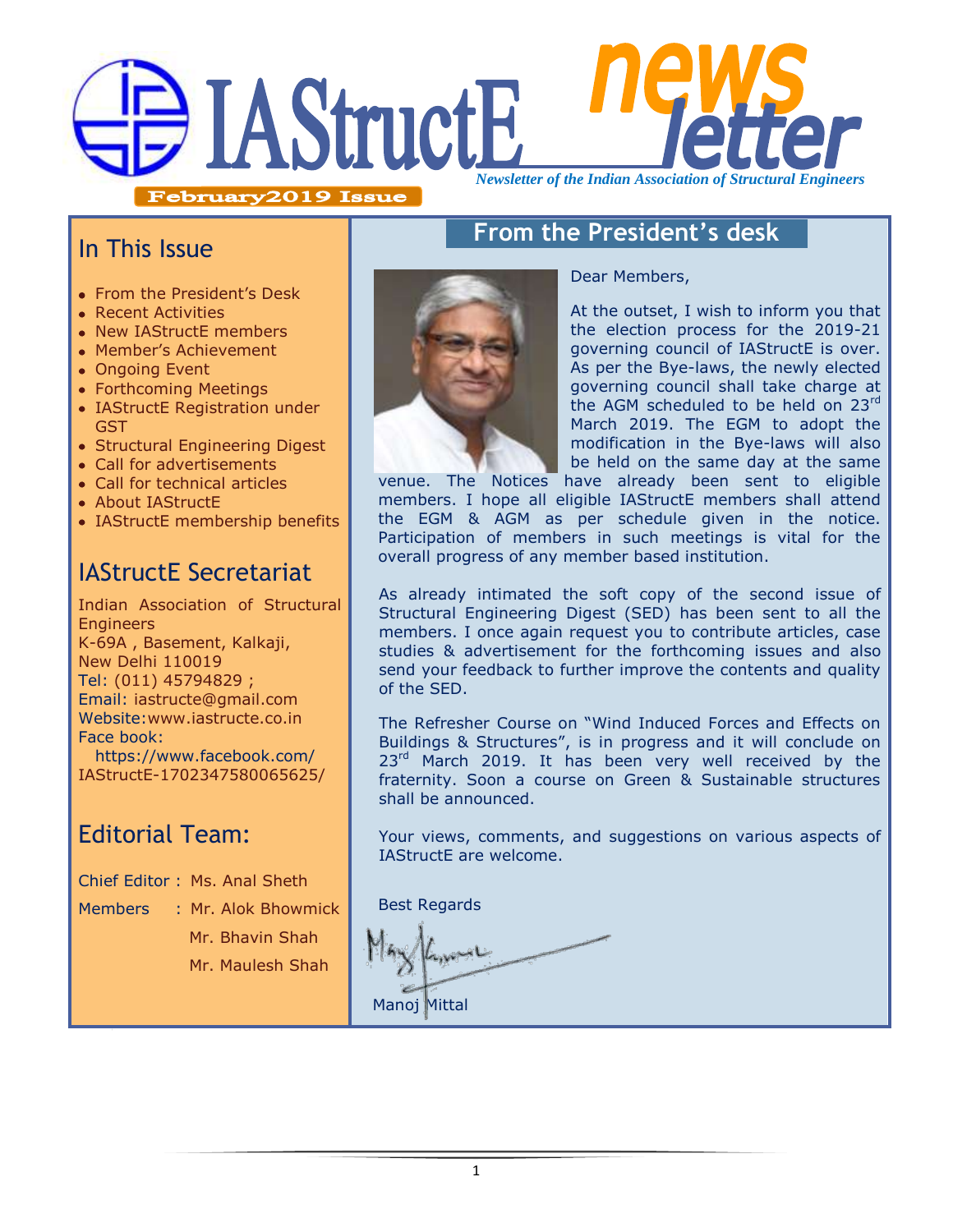### **Recent Activities**

#### **Technical Lecture**

- 1. Technical Lecture by Mr. S. K. Dhawan, Former Chief Engineer, CPWD on the topic "Corrosion on Reinforcement Steel and its assessment in Concrete Structures" was organized on 24<sup>th</sup> January 2019 at New Delhi.
- 2. Technical Lecture by Dr. Ramanathan Ayothiraman, Associate Professor, Civil Engineering Department, IIT Delhi on the topic "Ground Improvement for Mitigation of Liquefaction" was organized on 28th February 2019 at New Delhi.



3. IAStructE Gujarat State Centre in association with CEPT University organized Technical Discussion on IS 1893 & IS 13920 at Ahmedabad on 22nd February 2019. Ms Alpa Sheth, Managing Director, VMS Consultants Pvt Ltd was the Speaker.

## New IAStructE Members

#### FELLOW" Grade Members

| M/S No    | <b>Name</b>            | Designation, Organization                            | Citv         |
|-----------|------------------------|------------------------------------------------------|--------------|
| $F - 444$ | Mr. Ritu Raj Goel      | Project Director, Simon India Ltd                    | <b>Noida</b> |
| $F-445$   | Mr. Raj Kumar Kacharla | Partner / Director, Dhrumataru<br><b>Consultants</b> | Hyderabad    |
| $F - 446$ | Dr. Anil Joseph        | Managing Director, Geo<br>Structurals (P) Ltd        | Kochi        |

#### "MEMBER" Grade Members

| M/S No  | <b>Name</b>           | Designation, Organization                                            | City              |
|---------|-----------------------|----------------------------------------------------------------------|-------------------|
| $M-268$ | Mr. Ramaraj S.        | Proprietor, CCL Consultancy                                          | Coimbatore        |
| $M-269$ | Mr. Senthil Kumar. L. | <b>Structural Consultant &amp; MD - S S</b><br>Construction          | Thanjavur<br>(TN) |
| $M-270$ | Mr. Thiruvengadam. V. | Chief Engineer - Suriya<br>Constructions                             | Thanjavur<br>(TN) |
| $M-271$ | Dr. K. Nallasivam     | Assistant Professor (Civil Engg)<br>National Institute of Technology | Hamirpur<br>(HP)  |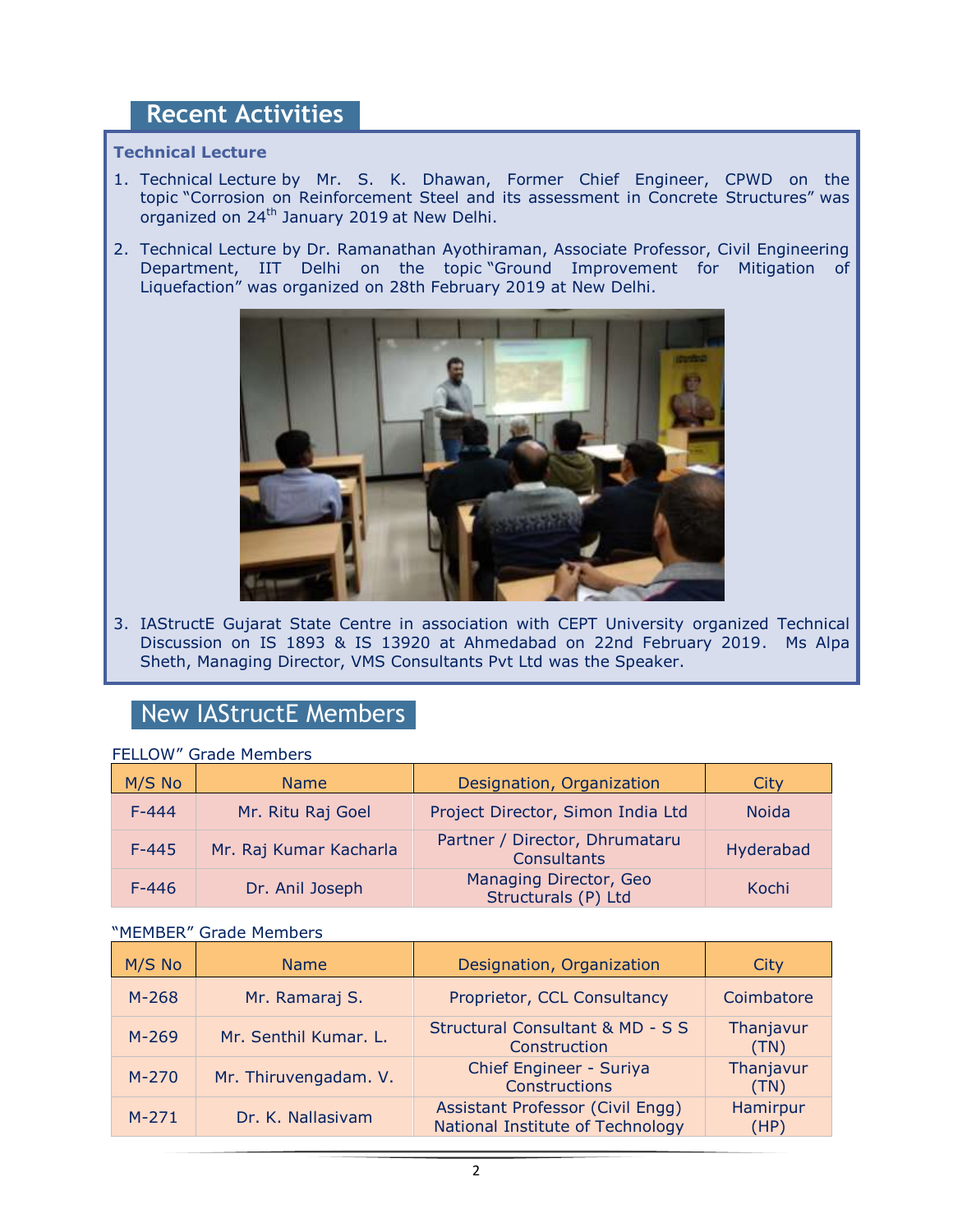#### "ASSOCIATE MEMBER" Grade Members

| M/S No | <b>Name</b>                 | Designation, Organization                                        | <b>City</b>      |
|--------|-----------------------------|------------------------------------------------------------------|------------------|
| AM-274 | Mr. Sameer Singh            | Design Engineer, Vintech<br><b>Consultants</b>                   | <b>New Delhi</b> |
| AM-275 | Mr. Nikhil Saxena           | Director, Nikhil Saxena &<br>Associates                          | Meerut (UP)      |
| AM-276 | Ms. Dhana Lakshmi. G.       | Sr. Structural Design Engineer,<br>V. Sundararajulu & Associates | Chennai          |
| AM-277 | Mr. Anshul Agarwal          | <b>Consulting Engineer</b>                                       | Agra (UP)        |
| AM-278 | Mr. Bhuvnesh Kumar<br>Verma | Jr. Engineer, Skyline Engg.<br>Contracts (India) Pvt Ltd         | <b>Noida</b>     |
| AM-279 | Mr. Ravikumar K. Patel      | <b>Structural Engineer, SMPS</b><br><b>Consultants LLP</b>       | Ahmedabad        |

#### "STUDENT MEMBER" Grade Members

| M/S No | <b>Name</b>                  | Designation, Organization                       | City                |
|--------|------------------------------|-------------------------------------------------|---------------------|
| SM-375 | Mr. Arindam Guha Roy         | Dumkal Institute of Engineering<br>& Technology | Murshidabad<br>(WB) |
| SM-376 | Mr. Mohammad Faizan<br>Ahmad | Sarvepalli Radhakrishnan<br><b>University</b>   | <b>Bhopal</b>       |
| SM-377 | Mr. Ashish Kumar             | Ganga Institute of Technology &<br>Management   | Jhajjar (Haryana)   |

#### Member's Achievement

**Prof. Mahesh Tandon, Past President and GC member IAStructE honoured with Distinguished Alumnus Award 2018 by Indian Institute of Technology, Roorkee** 

IIT-Roorkee felicitated Prof. Mahesh Tandon on the foundation day, 25th November 2018 in the category of Excellence in Engineering or Technology Innovation.

Prof. Tandon graduated in 1962 from University of Roorkee (now IIT-Roorkee) in the field of Civil Engineering. During his illustrious career spanning 53 years, Mr. Tandon has made significant contributions in the development of a culture for innovation in structural engineering both within and outside his



organization by sharing his expertise and experience. Since 1986, he is the Managing Director of Tandon Consultants Pvt. Ltd. He was appointed INAE Distinguished Visiting Professor for IITs at Kanpur, Roorkee, Gandhinagar during 2005-2015 by AICTE.

Prof. Tandon is an international expert in the field of Structural Engineering. Many of the structures designed by him and his firm Tandon Consultants Pvt. Ltd. have been widely acclaimed and have received recognition internationally. He has spearheaded the development of new codes of practice and path-breaking bridge technologies suited to Indian conditions.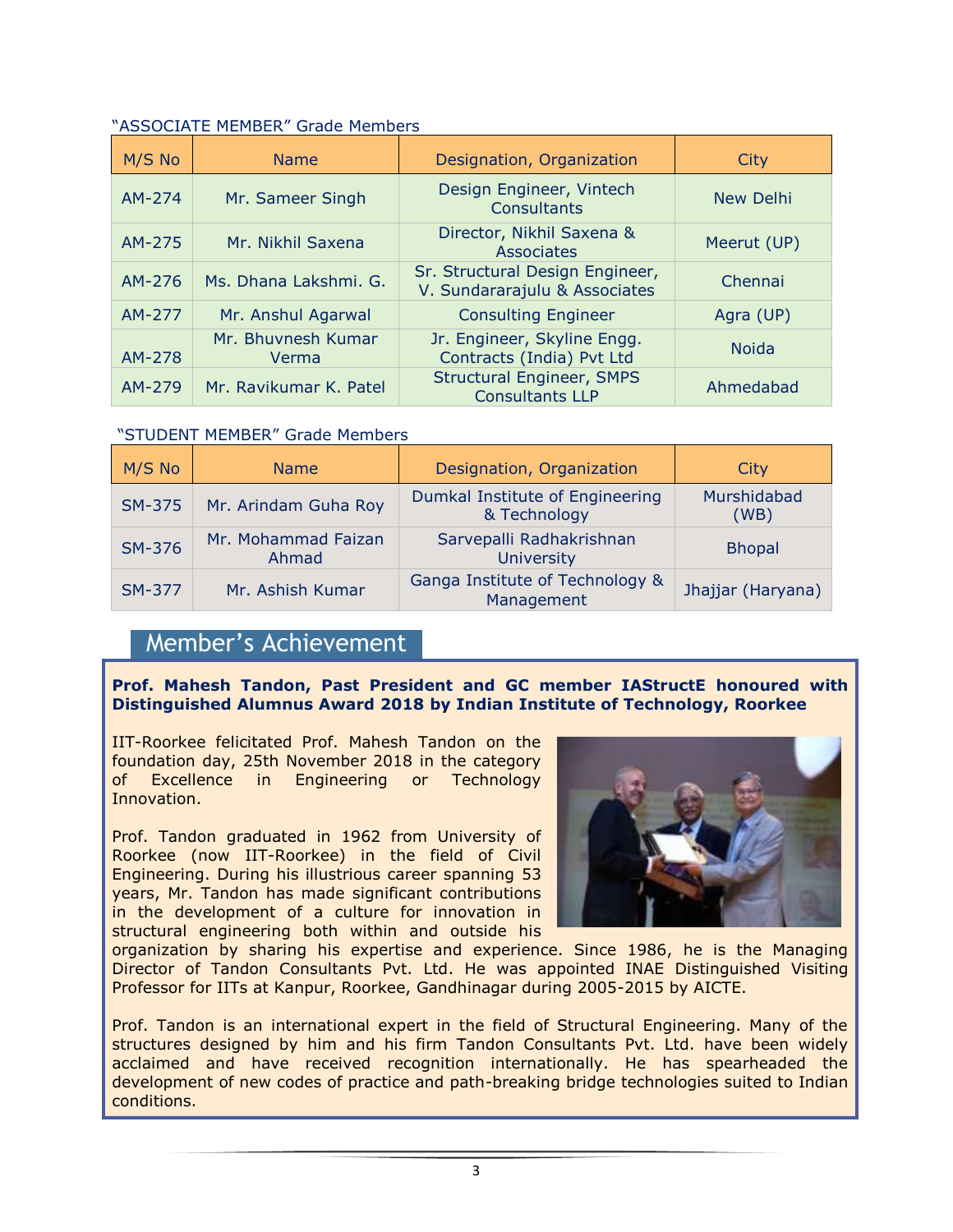## Ongoing Event

#### **Refresher Course at New Delhi**

The Refresher Courses on "**Wind Induced Forces & Effects on Buildings & Structures**" has been launched on 02 February 2019 at PHD House New Delhi. The course is supported by Indian Society for Wind Engineering (ISWE) and sponsor by JKon Enterprises and Skeleton Consultants Pvt Ltd. The course was Inaugurated by Prof Mahesh Tandon, President, ISWE and GC Member IAStructE. The course will continue till 23<sup>rd</sup> March 2019. The lectures are being held on every Saturday morning from 9.00 AM to 01.15 PM. Dr. Abhay Gupta is the Course Coordinator. 50 delegates have registered for participating in the course. Till now the following speakers have made their presentations:

- Dr. Prem Krishna, Former Prof. IIT Roorkee
- Prof. P. D. Porey, Former Director, SVNIT Nagpur
- Dr. S. Arunachalam, Professor & Director (WEAC), Jaypee Univ. of Engg. & Tech., Guna
- Dr. Lakshmy Parameswaran, Chief Scientist, CSIR-CRRI
- Dr. G. R. Sabareesh, Assistant Professor, Dept. of Mechanical Engg., BITS-Pilani, Hyderabad
- Er.(Dr.) Abhay Gupta, Director, Skeleton Consultants Pvt. Ltd.



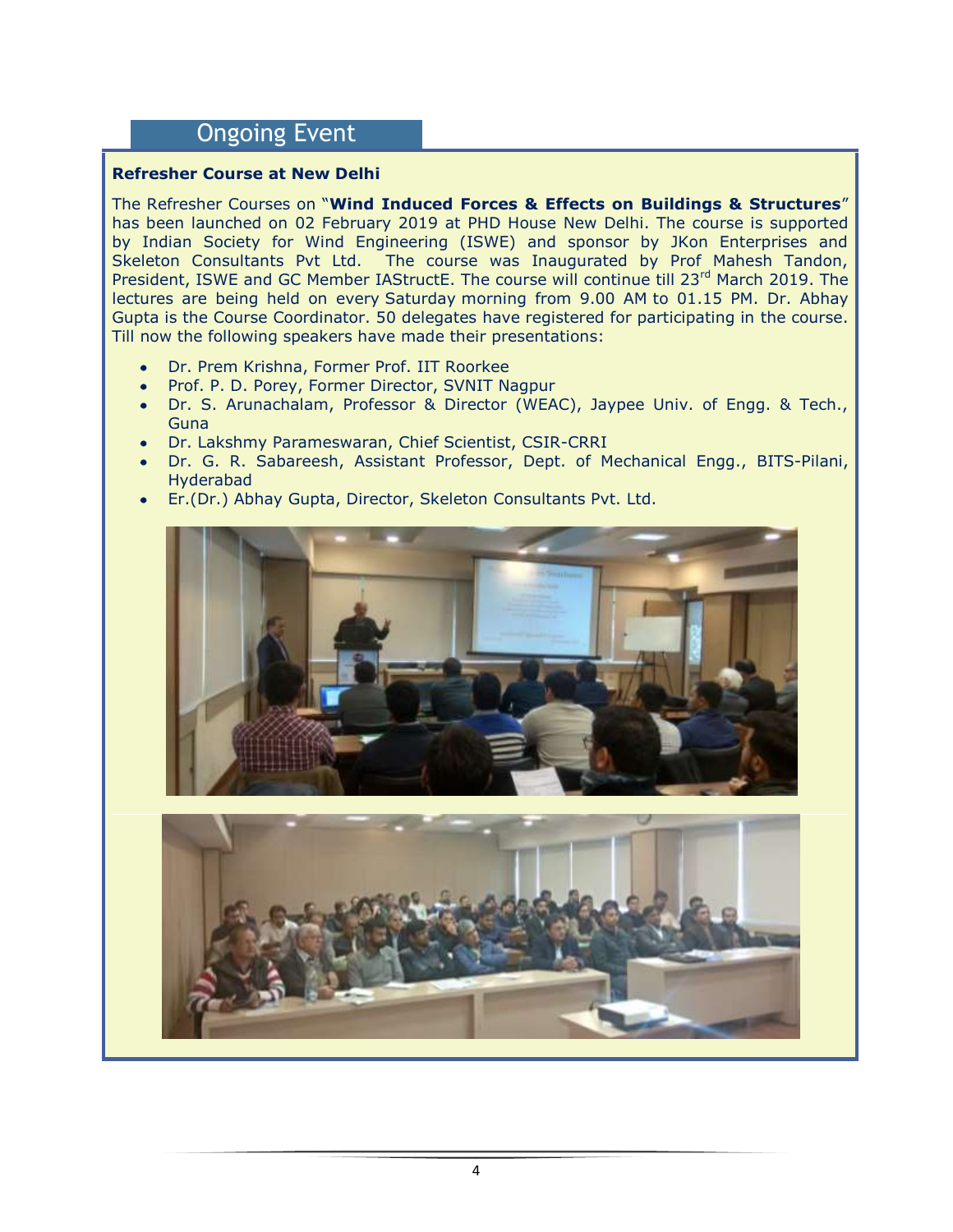## Forthcoming Meetings

#### **15th Annual General Meeting**

The 15<sup>th</sup> Annual General Meeting of Indian Association of Structural Engineers is scheduled to be held at 07:30 PM on Saturday, 23<sup>rd</sup> March 2019 at PHD Chamber of Commerce & Industry, PHD House, 4/2 Siri Institutional Area, August Kranti Marg, New Delhi. The Notice of the 15<sup>th</sup> AGM has already been sent to all eligible members.

#### **Extraordinary General Meeting (EGM)**

An Extraordinary General Meeting (EGM) of the Association is scheduled to be held at at 07:00 PM on Saturday, 23rd March 2019 at PHD Chamber of Commerce & Industry, PHD House, 4/2 Siri Institutional Area, August Kranti Marg, New Delhi 110016, to consider & adopt the amendments to the Bye-laws.

The Notices of the EGM and 15th AGM have also been sent to all Corporate Members. In case you have not received the notice please contact the IAStructE secretariat.

## IAStructE Registration under GST

Indian Association of Structural Engineers has recently registered under the GST. The GSTIN of IAStructE is 07AAATI3885P1ZZ. IAStructE address registered with GST is K-69A, Basement, Kalkaji, New Delhi 110019 and the state code is 07. We would therefore request you all to please add 18% GST while sending the annual subscription and other fees to IAStructE.

## Structural Engineering Digest

The technical articles, research reports, project report, case studies etc. on a topic of relevant to Structural Engineering are invited for future issues of Structural Engineering Digest (SED). The article, along with the photograph (JPEG) and brief resume of the Author may be sent to the Secretariat at [iastructe@gmail.com.](mailto:iastructe@gmail.com)

## **Call For Advertisements**

Advertisement sponsorship for the IAStructE Newsletter is invited.

For advertisement opportunities, please contact the IAStructE Secretariat.

# **Call For Technical Article(s)**

Selected technical article(s) will be published henceforth in the IAStructE Newsletter. High quality technical articles, project reports, research work and case studies are invited for the purpose of knowledge sharing among structural engineering fraternity.